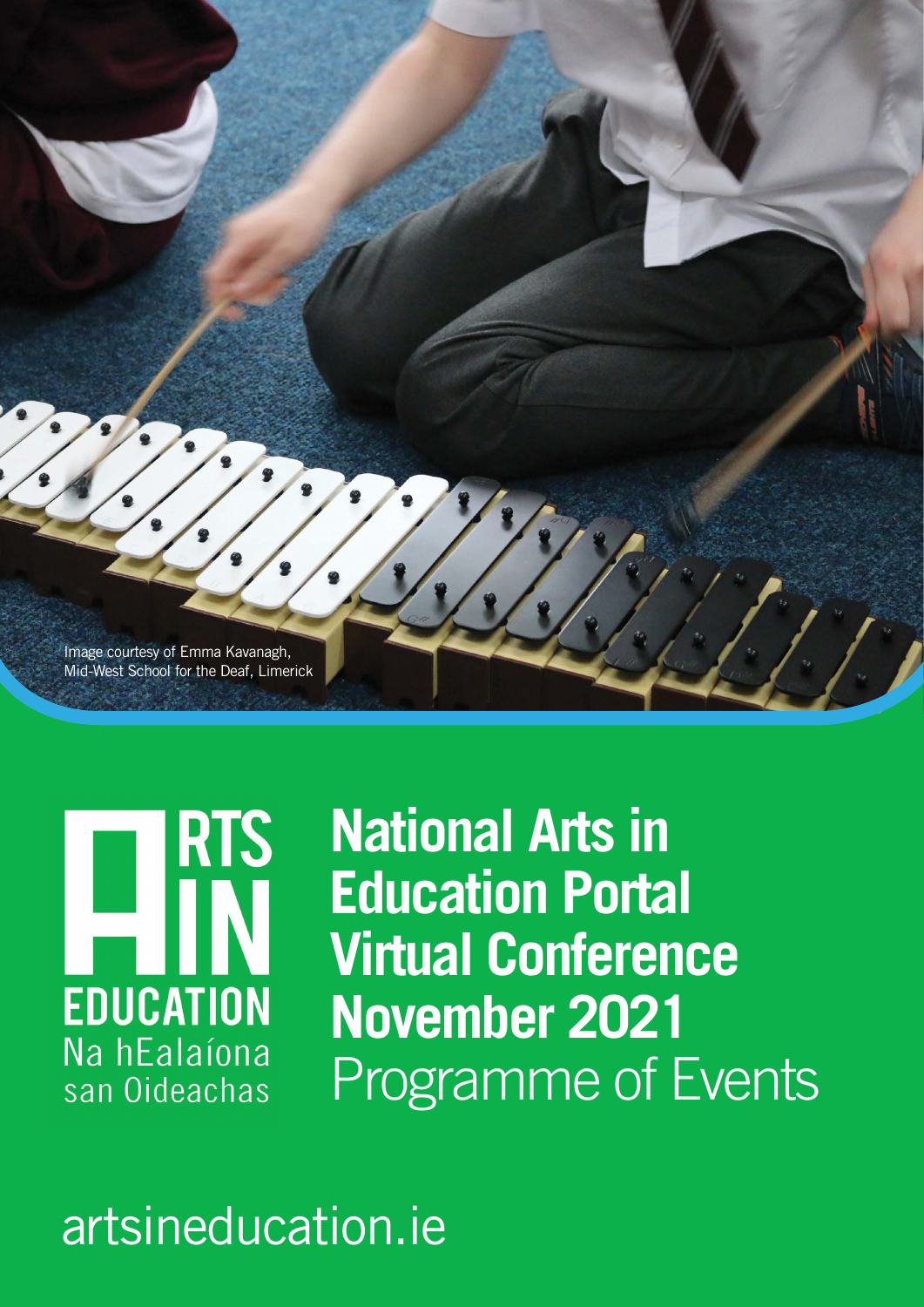

# **Welcome Address**

Conference Opening Address with Arts in Education Portal **6pm Monday 15 November How and Why Dance, Music and Storytelling Might Well Support Critical Cognitive Development in**  Professor Adele Diamond, Canada Research Chair of Developmental Cognitive Neuroscience at the University of British Columbia in Vancouver, shares insights into the importance of the arts and creativity for children's cognitive development.

**[BOOK HERE on Zoom & Facebook Live](https://www.eventbrite.ie/e/opening-keynote-event-with-professor-adele-diamond-tickets-173755827357)**



**Children and Youth**

# **In Conversation Series**

### **6pm Tuesday 16 November Demystifying Arts Career Paths**





Aoibhie McCarthy

Kate McElroy

Aoibhie McCarthy, Artistic Director of Sample-Studios, will be joined in conversation with artist and tutor Kate McElroy to share their experience of The Cork Creative Careers Programme pilot in schools.

**[BOOK HERE on Zoom & Facebook Live](https://www.eventbrite.ie/e/in-conversation-series-demystifying-arts-career-paths-tickets-172629578717)**

**6pm Thursday 18 November Zoom Out: New and Emerging Technologies in Arts Education**





How have digital paradigms impacted the experience of the arts and in turn arts education? What does post-Zoom arts education look like and how is this impacting cultural appraisal? Researchers Jürgen Simpson and Adam Stoneman and teacher Eibhlin Campbell consider the rapidly changing nature of art and its relationship to technology, exploring the impact of the digital in arts education.

**[BOOK HERE on Zoom & Facebook Live](https://www.eventbrite.ie/e/in-conversation-series-zoom-out-new-emerging-technologies-tickets-172870559497)** 

Jürgen Simpson Eibhlin Campbell Adam Stoneman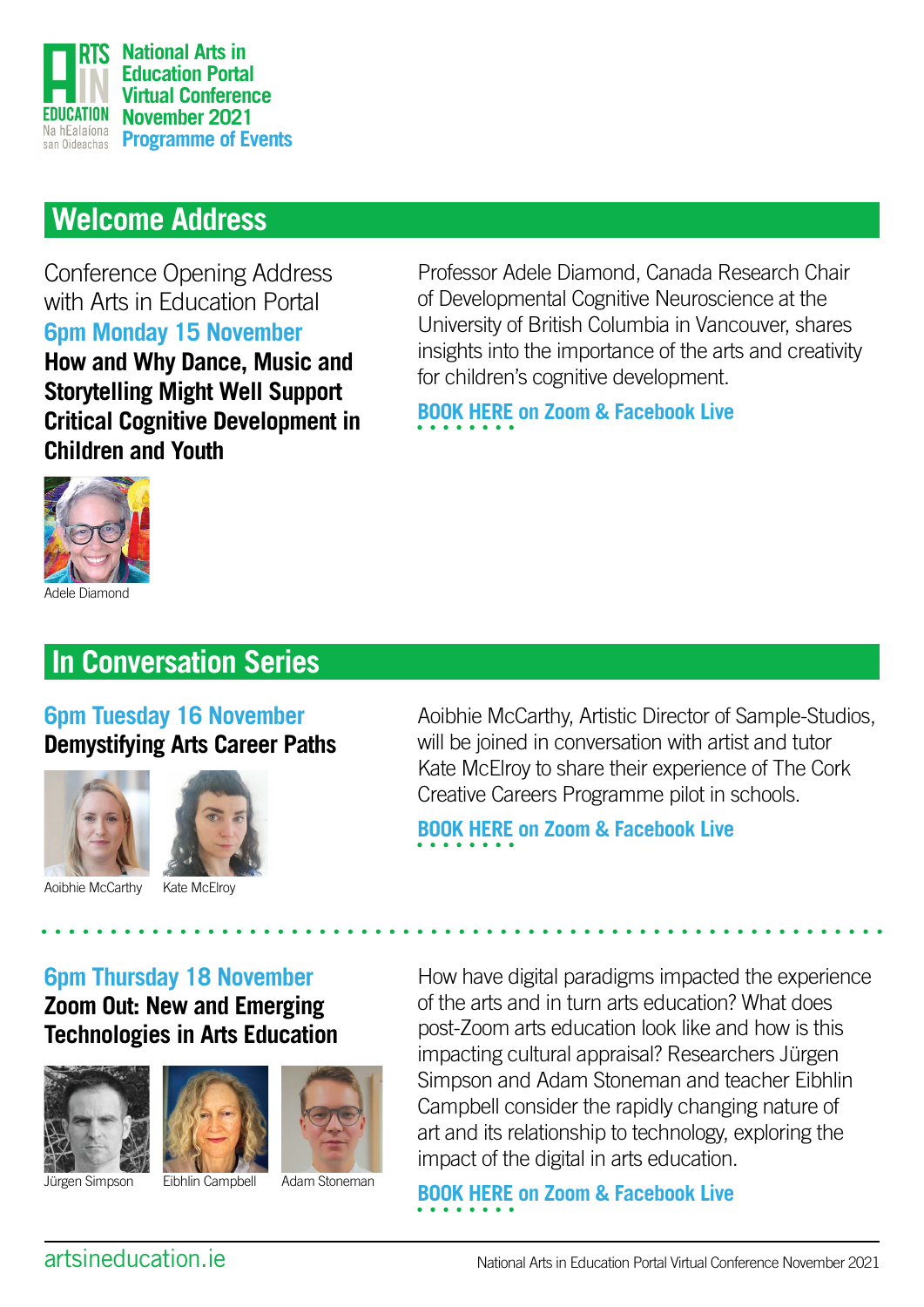

### **6pm Friday 19 November Reflections on International Teacher-Artist Partnership (I-TAP-PD)**





Teacher and Teacher-Artist Partnership (TAP) lead facilitator Jennifer Buggie in conversation with Manja Eland from Stichting Kopa, the Netherlands and Eirini Marna from the Hellenic Theatre/Drama & Education Network in Greece share their experience of the International Teacher-Artist Partnership (I-TAP-PD).

Jennifer Buggie

Manja Eland

### Eirini Marna

**4pm Wednesday 17 November 'Songs of Ourselves' Participative Documentation Award Series** 





'ge Higgs

**Song Programme**

# Noelle Igoe

**7pm Wednesday 17 November 'Place' Teacher-Artist Partnership (TAP) Project** 





# **Creative Workshops**

**11am Saturday 20 November 3pm Sunday 21 November Imagine, Play, Shoot**



Ana Colomer

Portal 2021 Documentation Award recipients composer George Higgs and teacher Noelle Igoe share their experience of the participative song programme 'Songs for Ourselves' with the pupils of Scoil Mhuire, Carrick on Shannon, Co. Leitrim led by The Dock.

**[BOOK HERE on Zoom & Facebook Live](https://www.eventbrite.ie/e/documentation-award-series-songs-of-ourselves-tickets-171877328717)**

**[BOOK HERE on Zoom & Facebook Live](https://www.eventbrite.ie/e/reflections-on-international-teacher-artist-partnership-i-tap-pd-tickets-184948605257)**

Portal 2021 Documentation Award recipients teacher Alyson Hourigan and visual artist Tunde Toth discuss their collaboration with the pupils of Scoil Mhichíl Naofa, Athy, Co. Kildare on this child-led Teacher-Artist Partnership (TAP) project 'Place'.

**[BOOK HERE on Zoom & Facebook Live](https://www.eventbrite.ie/e/documentation-award-series-place-teacher-artist-partnership-project-tickets-174076737207)**

### **Ticket Booking for Creative Workshops opens at 12 noon, 26 October**

Visual artist Ana Colomer will introduce participants to the basics of stop motion animation using three different techniques. Participants will need to download the free Stop Motion Studio App.

**[BOOK HERE on Zoom](https://www.eventbrite.ie/e/creative-workshop-imagine-play-shoot-tickets-172773529277)** 

artsineducation.ie National Arts in Education Portal Virtual Conference November 2021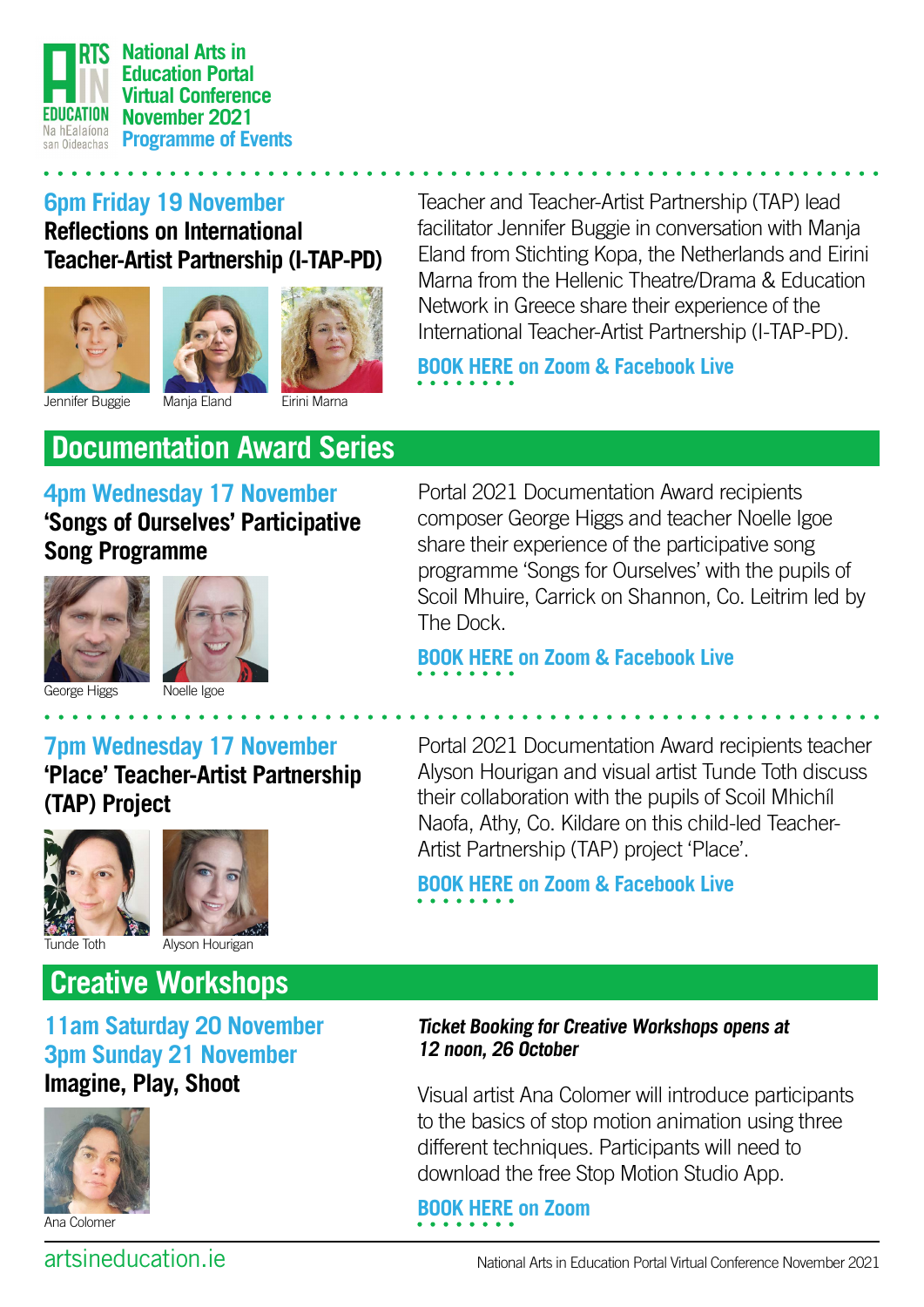

**11am Saturday 20 November 3pm Sunday 21 November Exploring the Sound Walk**



Let's take a sound walk. Composer Fiona Linnane invites participants to explore the nature of sound and active listening in a noisy world through gentle activities and interactive exercises.

**[BOOK HERE on Zoom](https://www.eventbrite.ie/e/creative-workshop-exploring-the-sound-walk-tickets-172841181627)** 

**3pm Saturday 20 November 11am Sunday 21 November When I Put This Scarf On I'm Going To Pretend To Be...**





Sarah Fitzgibbon

Joanna Parkes

### **3pm Saturday 20 November 11am Sunday 21 November When Reality Ends, Imagination Begins**



# **Conference Close**

### **1pm Sunday 21 November**



Jennie Guy

Drama facilitators Sarah Fitzgibbon and Joanna Parkes will explore the benefits of working in role to enhance pupil's language skills, enabling them to listen, respond and communicate more effectively.

**[BOOK HERE on Zoom](https://www.eventbrite.ie/e/creative-workshop-when-i-put-this-scarf-on-im-going-to-pretend-to-be-tickets-172864802277)**

Creative Clusters Facilitator Daithí Ó Murchú will bring participants on a creative journey to envision and design an artistic, paradise garden with a focus on biodiversity, climate action and environmental citizenship.

**[BOOK HERE on Zoom](https://www.eventbrite.ie/e/creative-workshop-when-reality-ends-imagination-begins-tickets-172810750607)** 

Portal Editor Emma Kavanagh will be joined by conference rapporteur Jennie Guy to close the week. Founder and director of Art School, Jennie Guy is a curator, artist, writer and educator who will share her reflections on the week's events and discussions.

**[BOOK HERE on Zoom & Facebook Live](https://www.eventbrite.ie/e/conference-closing-event-tickets-174088652847)** 

artsineducation.ie National Arts in Education Portal Virtual Conference November 2021